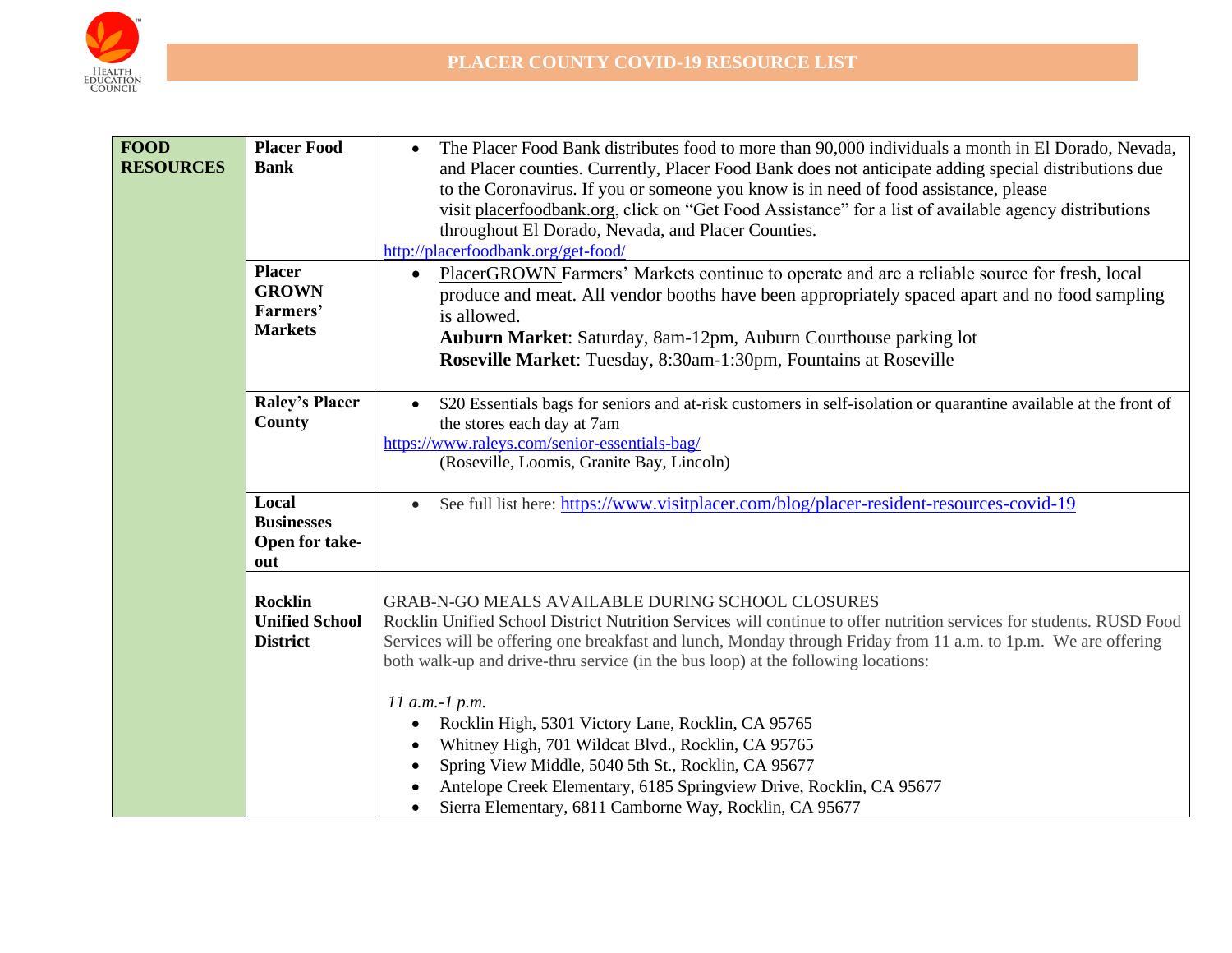

|                       | These meals will be available for free for anyone 18 and under regardless of what school they attend. No<br>paperwork is required. Children must be present in order for meals to be provided. Meals will be provided based on<br>the number of children present. Families can access this service at any of these schools regardless of school of<br>residence.<br>This program will be solely for the pick-up of meals, and meals will not be consumed on-site. We encourage<br>families to continue to be proactive in reducing the risk of COVID-19 by not congregating at the school site and<br>utilizing social distancing once meals have been distributed.<br>https://www.rocklinusd.org/                                                                                                                                                                                                                                                                                                                                                                                                                                                                                                                                                                                                                                                                                                                                                                                                                                                                                                                                                                                                                   |
|-----------------------|----------------------------------------------------------------------------------------------------------------------------------------------------------------------------------------------------------------------------------------------------------------------------------------------------------------------------------------------------------------------------------------------------------------------------------------------------------------------------------------------------------------------------------------------------------------------------------------------------------------------------------------------------------------------------------------------------------------------------------------------------------------------------------------------------------------------------------------------------------------------------------------------------------------------------------------------------------------------------------------------------------------------------------------------------------------------------------------------------------------------------------------------------------------------------------------------------------------------------------------------------------------------------------------------------------------------------------------------------------------------------------------------------------------------------------------------------------------------------------------------------------------------------------------------------------------------------------------------------------------------------------------------------------------------------------------------------------------------|
| <b>Roseville City</b> | <b>GRAB-N-GO MEALS AVAILABLE DURING SCHOOL CLOSURES</b><br>Roseville City School District will be providing grab and go meals starting on Monday March 16 from 11:00am-<br>12:30pm. This program will be solely for the pick-up of meals, and meals will not be consumed on-site.<br>Blue Oaks Elementary, 8150 Horncastle Ave., Roseville, CA 95747<br>$\bullet$<br>Brown Elementary, 250 Trestle Road, Roseville, CA 95678<br>$\bullet$<br>Buljan Middle, 100 Hallissy Drive, Roseville, CA 95678<br>$\bullet$<br>Chilton Middle, 4501 Bob Doyle Drive, Roseville, CA 95747<br>$\bullet$<br>Cirby Elementary, 814 Darling Way, Roseville, CA 95678<br>$\bullet$<br>Cooley Middle, 9300 Prairie Woods Way, Roseville, CA 95747<br>$\bullet$<br>Crestmont Elementary, 1501 Sheridan Ave., Roseville, CA 95661<br>٠<br>Diamond Creek Elementary, 3151 Hopscotch Way, Roseville, CA 95747<br>$\bullet$<br>Eich Middle, 1509 Sierra Gardens Drive, Roseville, CA 95661<br>$\bullet$<br>Fiddyment Farm Elementary, 4001 Brick Mason Circle, Roseville, CA 95747<br>$\bullet$<br>Gates Elementary, 1051 Trehowell Drive, Roseville, CA 95678<br>$\bullet$<br>Junction Elementary, 2150 Ellison Drive, Roseville, CA 95747<br>$\bullet$<br>Kaseberg Elementary, 1040 Main St., Roseville, CA 95678<br>$\bullet$<br>Orchard Ranch Elementary, 4375 Brookstone Drive, Roseville, CA 95747<br>$\bullet$<br>Riego Creek Elementary, 3255 Pruett Drive, Roseville, CA 95747<br>$\bullet$<br>Sargeant Elementary, 1200 Ridgecrest Way, Roseville, CA 95661<br>$\bullet$<br>Spanger Elementary, 699 Shasta St., Roseville, CA 95678<br>$\bullet$<br>Stoneridge Elementary, 2501 Alexandra Drive, Roseville, CA 95661<br>$\bullet$ |
|                       | Thomas Jefferson Elementary, 750 Central Park Drive, Roseville, CA 95678<br>Woodbridge Elementary, 515 Niles Ave., Roseville, CA 95678<br>$\bullet$                                                                                                                                                                                                                                                                                                                                                                                                                                                                                                                                                                                                                                                                                                                                                                                                                                                                                                                                                                                                                                                                                                                                                                                                                                                                                                                                                                                                                                                                                                                                                                  |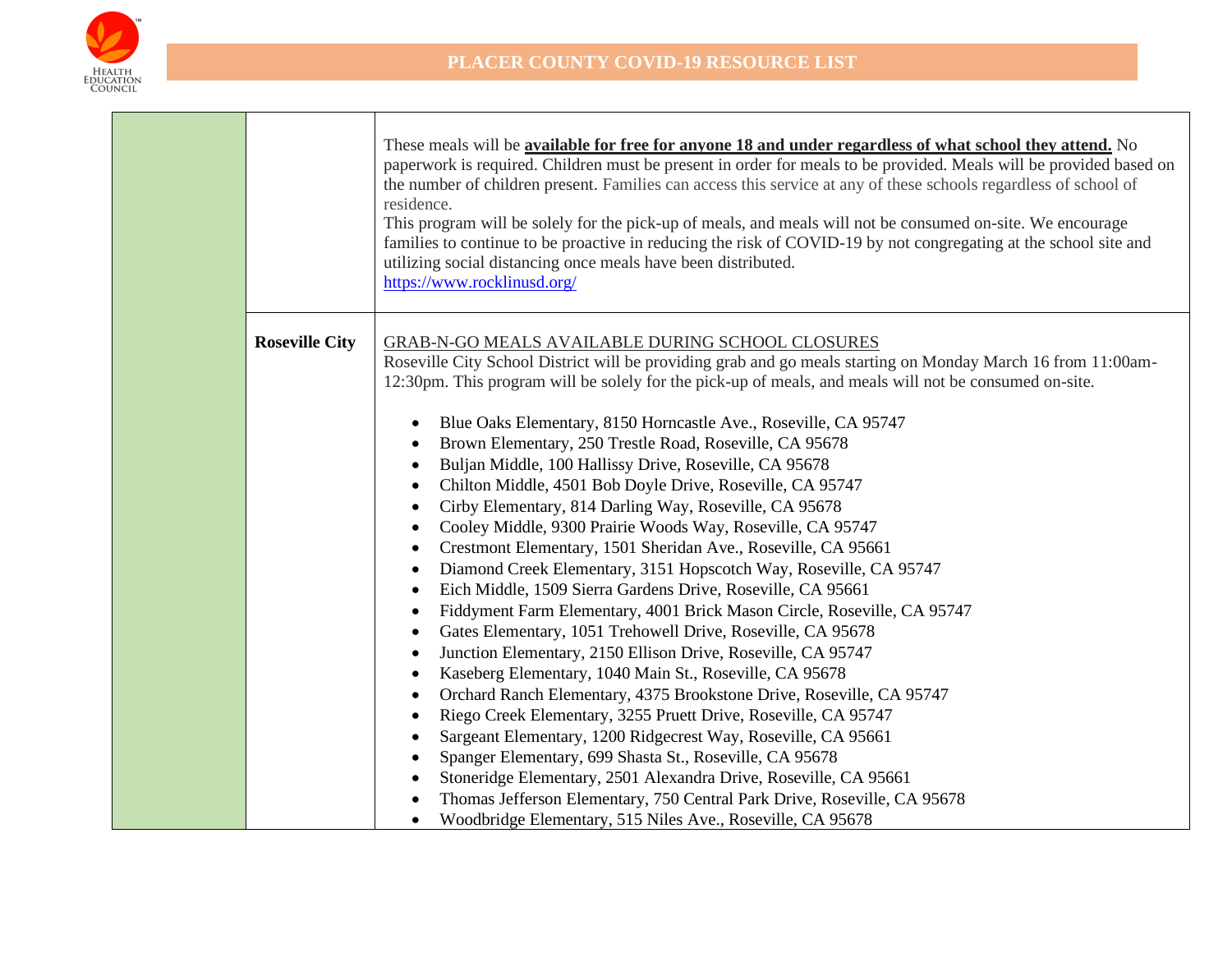

|                                                | https://www.rcsdk8.org/district-alert/rcsd-district-wide-closure-effective-march-16-2020                                                                                                                                                                                                                                                                                                                                                                                                                                                                                  |
|------------------------------------------------|---------------------------------------------------------------------------------------------------------------------------------------------------------------------------------------------------------------------------------------------------------------------------------------------------------------------------------------------------------------------------------------------------------------------------------------------------------------------------------------------------------------------------------------------------------------------------|
| <b>Roseville Joint</b><br><b>Union High</b>    | <b>GRAB-N-GO MEALS AVAILABLE DURING SCHOOL CLOSURES</b><br>The Roseville Joint Union High School District is committed to serving nutritious meals during the current school<br>closure. To that end, we have received a waiver from the State of California that allows us to provide free<br><b>breakfast and lunch to ALL STUDENTS</b> (age of 18 years and younger) in our district. We will continue to serve<br>to-go style meals to students from $11:00$ a.m. $-1:00$ p.m. at the following school locations:                                                     |
|                                                | $11$ a.m.-1 p.m.<br>Adelante High, 350 Atlantic St., Roseville, CA 95678<br>$\bullet$<br>Antelope High, 7801 Titan Drive, Antelope, CA 95843<br>Granite Bay High, 1 Grizzly Way, Granite Bay, CA 95746<br>$\bullet$<br>Independence High, 125 Berry St., Roseville, CA 95678<br>Oakmont High, 1710 Cirby Way, Roseville, CA 95661<br>$\bullet$<br>Roseville High, 1 Tiger Way, Roseville, CA 95678<br>$\bullet$<br>Woodcreek High, 2551 Woodcreek Oaks Blvd., Roseville, CA 95747<br>$\bullet$<br>West Park High, 2401 High School Road, Roseville, CA 95747<br>$\bullet$ |
|                                                | <b>Important:</b> A student must be present, but ID is not required. We will have drive-up and walk-up options. Meals<br>will include lunch, in addition to a breakfast for the next day.<br>https://www.rjuhsd.us/Page/9172                                                                                                                                                                                                                                                                                                                                              |
| <b>Dry Creek</b><br>Joint<br><b>Elementary</b> | <b>GRAB-N-GO MEALS AVAILABLE DURING SCHOOL CLOSURES</b><br>Dry Creek is feeding all children age 18 and under during school closures.<br>Extended Dates from March 23-April 3rd Weekdays only. "Grab-n-go" type meals with lunch and breakfast for next<br>day provided. From 11:30am-1pm                                                                                                                                                                                                                                                                                 |
|                                                | Monday and Tuesday: Breakfast 7:30-8:30 a.m.; lunch 11:30 a.m.-1 p.m.<br>Antelope Crossing Middle, 9200 Palmerson Dr, Antelope, CA 95843<br>$\bullet$<br>Antelope Meadows Elementary, 8343 Palmerson Dr, Antelope, CA 95843<br>Barrett Ranch Elementary, 7720 Ocean Park Dr, Antelope, CA 95843<br>$\bullet$<br>Coyote Ridge Elementary, 1751 Morningstar Dr, Roseville, CA 95747<br>Creekview Ranch, 8779 Cook Riolo Rd, Roseville, CA 95747                                                                                                                             |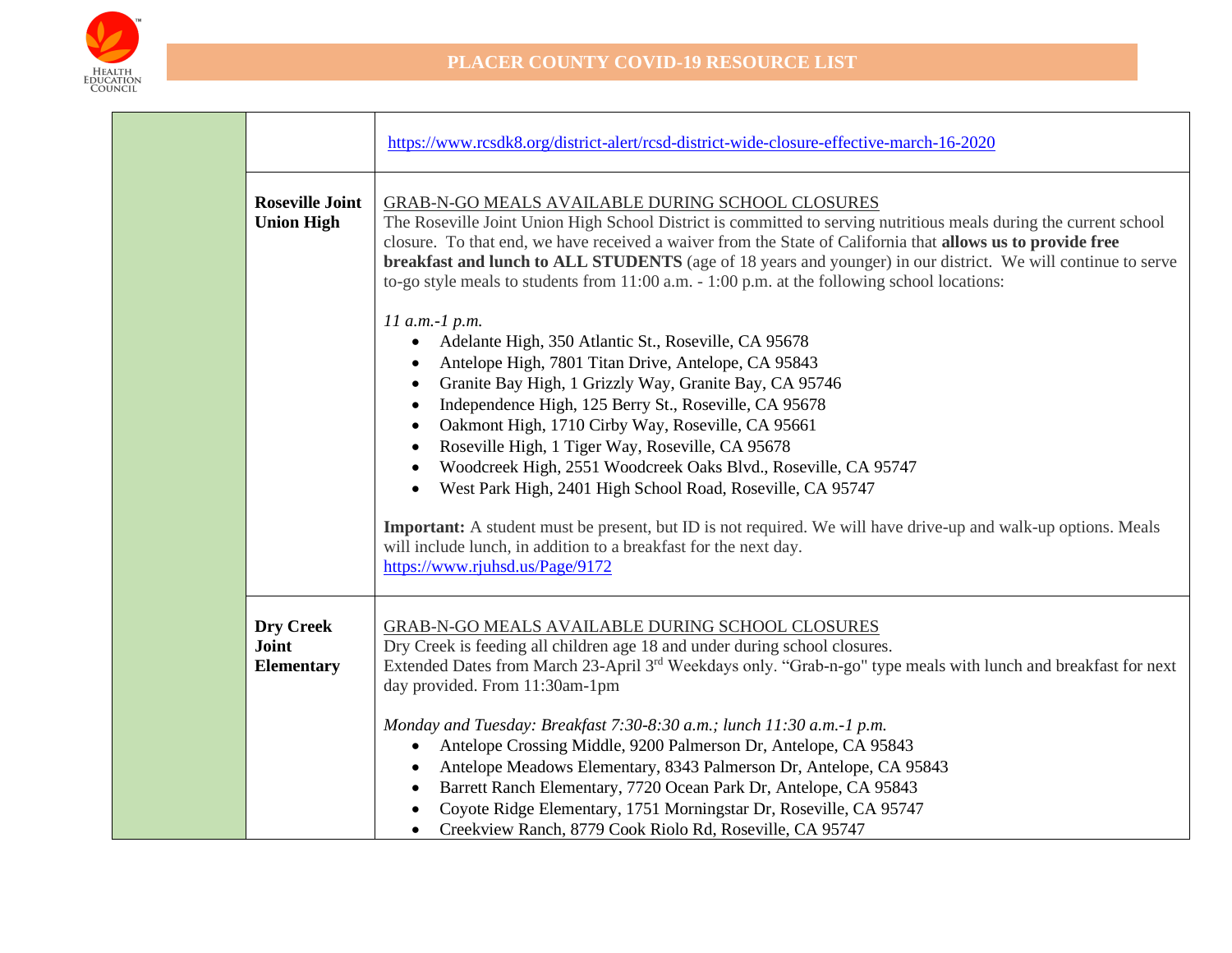

|                                                                  | Heritage Oak Elementary, 2271 Americana Dr, Roseville, CA 95747<br>$\bullet$<br>Olive Grove Elementary, 7926 Firestone Way, Antelope, CA 95843<br>Quail Glen Elementary, 1250 Canevari Dr, Roseville, CA 95747<br>$\bullet$<br>Silverado Middle, 2525 Country Club Dr, Roseville, CA 95747<br>March 18-27: Breakfast 7:30-8:30 a.m.; lunch 11:30 a.m.-1 p.m. at Grab and Go locations:<br>Antelope Crossing Middle, 9200 Palmerson Dr, Antelope, CA 95843<br>Barrett Ranch Elementary, 7720 Ocean Park Dr, Antelope, CA 95843<br>Coyote Ridge Elementary, 1751 Morningstar Dr, Roseville, CA 95747<br>Silverado Middle, 2525 Country Club Dr, Roseville, CA 95747<br>https://dcjesd-ca.schoolloop.com/pf4/cms2/view_page?d=x&group_id=1514016404367&vdid=yi2bn4ud2fh3s3q0                                                                                                                                                                                                                                                                                                                                                                                                                                                                                                                                                                                                                                                                                                                  |
|------------------------------------------------------------------|--------------------------------------------------------------------------------------------------------------------------------------------------------------------------------------------------------------------------------------------------------------------------------------------------------------------------------------------------------------------------------------------------------------------------------------------------------------------------------------------------------------------------------------------------------------------------------------------------------------------------------------------------------------------------------------------------------------------------------------------------------------------------------------------------------------------------------------------------------------------------------------------------------------------------------------------------------------------------------------------------------------------------------------------------------------------------------------------------------------------------------------------------------------------------------------------------------------------------------------------------------------------------------------------------------------------------------------------------------------------------------------------------------------------------------------------------------------------------------------------|
| <b>Tahoe-Truckee</b><br><b>Unified School</b><br><b>District</b> | <b>GRAB-N-GO MEALS AVAILABLE DURING SCHOOL CLOSURES</b><br>Weekdays, Tuesday, March 17, through Friday, April 3, 2020, (unless a snow day is called) TTUSD will be<br>providing meal services for pickup from 10:00 a.m. - 1:00 p.m., Monday - Friday, unless a snow day is called.<br>Lunch and breakfast for the next day will be provided to each child. You can go to whichever location is most<br>convenient for you - it does not have to be your child's school. But please note that the meals are available for pick<br>up only. Our schools are closed for social distancing and there will be no eating onsite.<br>Our pick up locations are at the front entrance of the following school sites:<br>10 a.m.-noon starting Tuesday<br>Donner Trail Elementary, 52755 Donner Pass Road, Kingvale, CA 95728<br>Glenshire Elementary, 10990 Dorchester Drive, Truckee CA, 96161<br>Kings Beach Elementary, 8125 Steelhead Ave., Kings Beach, CA 96143<br>Tahoe Lake Elementary, 375 Grove St., Tahoe City, CA 96145<br>Truckee Elementary, 11911 Donner Pass Road, Truckee, CA 96161<br>North Tahoe High School, 2945 Polaris Road, Tahoe City, CA 96145<br>Truckee High, 11725 Donner Pass Road, Truckee, CA 96161<br>Cold Stream Alternative, 11661 Donner Pass Road, Truckee, CA 96161<br>$\bullet$<br>https://www.ttusd.org/site/default.aspx?PageType=3&DomainID=4&ModuleInstanceID=133&ViewID=6446EE88-<br>D30C-497E-9316-3F8874B3E108&RenderLoc=0&FlexDataID=6657&PageID=1 |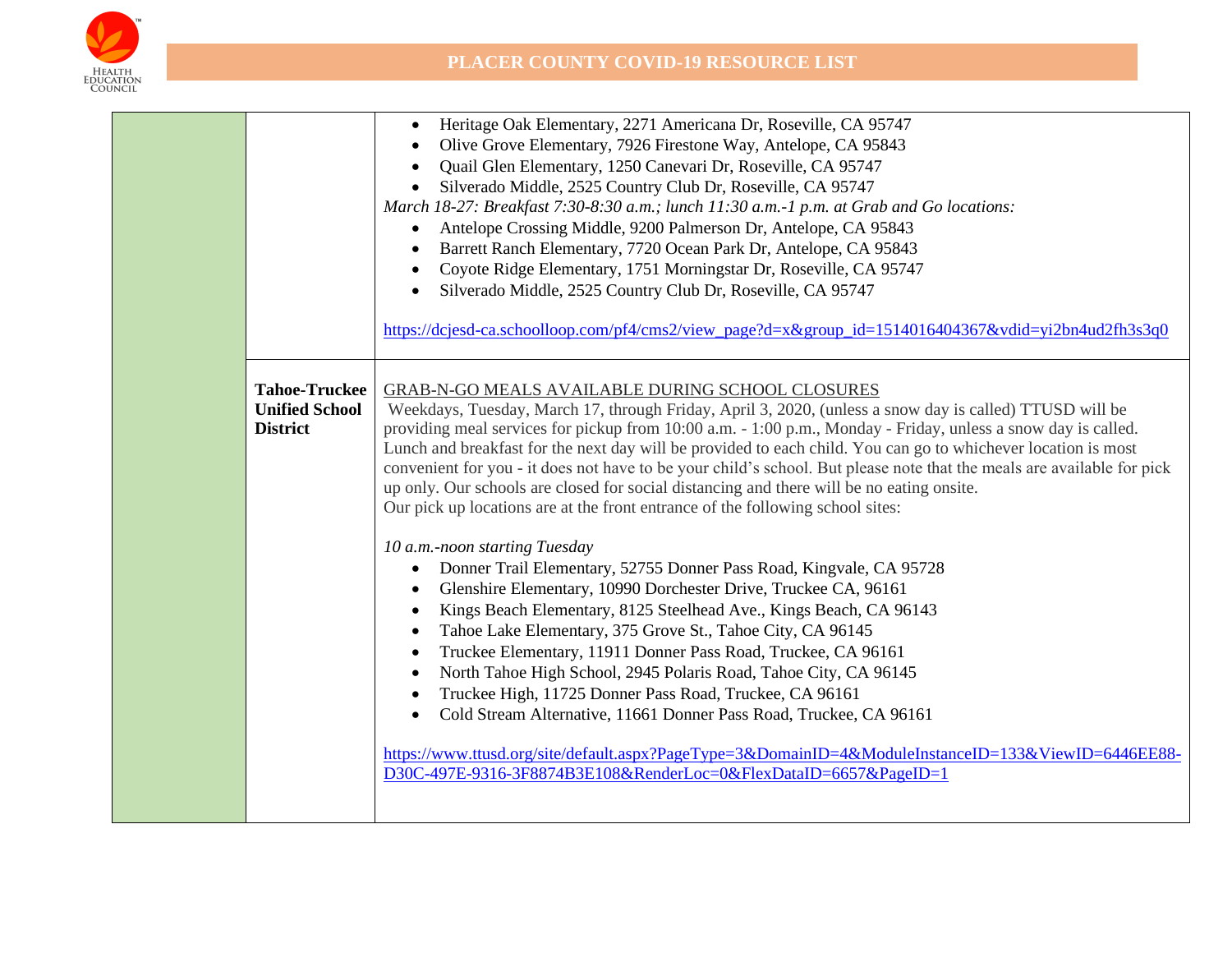

| <b>SUPPORT</b><br><b>FOR SMALL</b><br><b>BUSINESSES</b> | CA<br>Infrastructure<br>and Economic<br><b>Development</b><br><b>Bank (IBANK)</b> | California also offers small business loan programs to support small businesses:<br>IBank offers loan programs for businesses affected by disasters in California. IBank, a unit within California<br>Governor's Office of Business and Economic Development (GO-Biz), offers the following loan programs for<br>businesses from one to 750 employees (small businesses):<br>DISASTER RELIEF LOAN GUARANTEE PROGRAM (DRLGP)<br>IBank will issue loan guarantees up to 95 percent of the loan through its partner Financial Development<br>Corporations to help small business borrowers who were impacted by disasters or public safety power shutoffs and<br>who need term loans or lines of credit for working capital. Small businesses, including small farms, nurseries,<br>agriculture-related enterprises and nonprofits that have suffered an economic loss Resources for Businesses and/or<br>physical damage may apply. This disaster program will help lenders and small businesses by providing loan<br>guarantees of up to \$1 million for small business borrowers in declared disaster areas.<br><b>JUMP START LOAN PROGRAM</b><br>IBank is offering loans from \$500 to \$10,000 to low-wealth entrepreneurs in the declared disaster and emergency<br>areas through its Jump Start Loan Program. IBank established the Jump Start Loan Program in 2016 as a small loan<br>and financial literacy/technical assistance program designed for low-income small businesses in low-wealth<br>communities, including businesses owned by women, minorities, veterans, people with disabilities and those<br>previously incarcerated. Access to IBank's Disaster Relief Loan Guarantee Program and Jump Start Loan Program<br>can be made through its partner Financial Development Corporations (FDCs)<br>For more information on how to apply, visit https://www.ibank.ca.gov/small-business-finance-center/ |
|---------------------------------------------------------|-----------------------------------------------------------------------------------|--------------------------------------------------------------------------------------------------------------------------------------------------------------------------------------------------------------------------------------------------------------------------------------------------------------------------------------------------------------------------------------------------------------------------------------------------------------------------------------------------------------------------------------------------------------------------------------------------------------------------------------------------------------------------------------------------------------------------------------------------------------------------------------------------------------------------------------------------------------------------------------------------------------------------------------------------------------------------------------------------------------------------------------------------------------------------------------------------------------------------------------------------------------------------------------------------------------------------------------------------------------------------------------------------------------------------------------------------------------------------------------------------------------------------------------------------------------------------------------------------------------------------------------------------------------------------------------------------------------------------------------------------------------------------------------------------------------------------------------------------------------------------------------------------------------------------------------------------------------------------------------------------------------------------|
|                                                         | <b>Placer County</b><br><b>Business</b><br>Advantage<br><b>Network</b>            | The Placer County Business Advantage Network is a team of workforce development professionals that<br>$\bullet$<br>provide no-cost hiring assistance to businesses and information regarding training and hiring opportunities<br>to job seekers.<br>https://www.placer.ca.gov/5263/The-Business-Advantage-Network                                                                                                                                                                                                                                                                                                                                                                                                                                                                                                                                                                                                                                                                                                                                                                                                                                                                                                                                                                                                                                                                                                                                                                                                                                                                                                                                                                                                                                                                                                                                                                                                       |
|                                                         | <b>Sierra SBDC</b>                                                                | Here to help individuals navigate their businesses within the local community. Can help applying<br>$\bullet$<br>for relief, guide you through available resources, cash flow concerns, supply chain interruptions,<br>workforce capacity, insurance coverage and more at no cost (530)582-4800<br>Website also offers informational webinars and small business survival guide tips:<br>$\bullet$<br>https://www.sierrasbdc.com/covid-19                                                                                                                                                                                                                                                                                                                                                                                                                                                                                                                                                                                                                                                                                                                                                                                                                                                                                                                                                                                                                                                                                                                                                                                                                                                                                                                                                                                                                                                                                |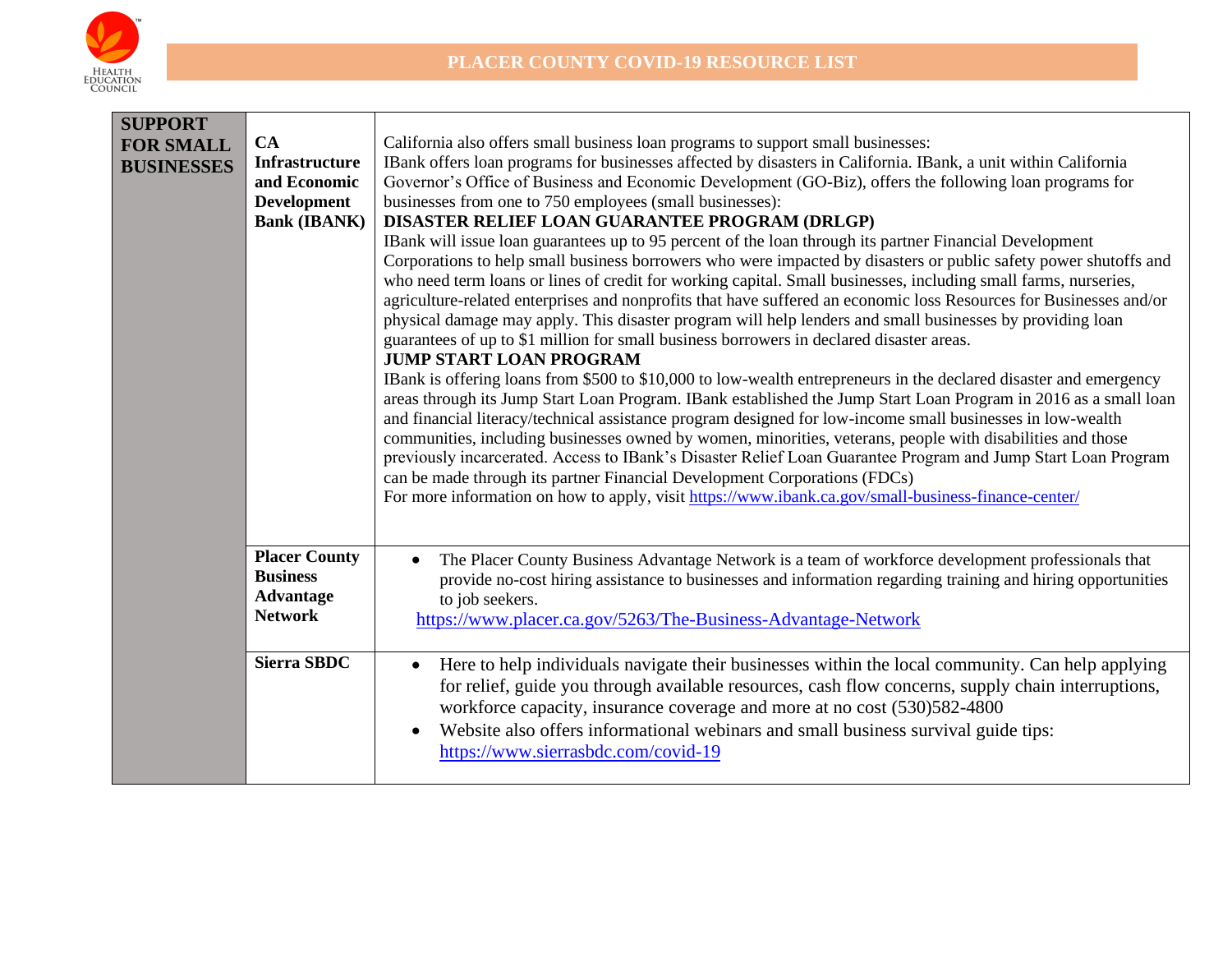

|                                      | <b>U.S. Small</b><br><b>Business</b><br>Administration                       | SBA is strongly committed to providing the most effective and customer-focused response possible to assist<br>California small businesses with federal disaster loans. We will be swift in our efforts to help these small<br>businesses recover from the financial impacts of the Coronavirus (COVID-19)," said Administrator<br>Carranza. The disaster declaration makes SBA assistance available in the California counties, including<br>Sacramento and Placer.<br>SBA Customer Service Representatives will be available to answer questions about SBA's Economic Injury<br>$\bullet$<br>Disaster Loan program and explain the application process. (916)735-1500<br>https://disasterloan.sba.gov/ela                                                                                                                                                                                                                                                                                                                                                                                                                                                                                                                                                                                                                                                                                                                    |
|--------------------------------------|------------------------------------------------------------------------------|-------------------------------------------------------------------------------------------------------------------------------------------------------------------------------------------------------------------------------------------------------------------------------------------------------------------------------------------------------------------------------------------------------------------------------------------------------------------------------------------------------------------------------------------------------------------------------------------------------------------------------------------------------------------------------------------------------------------------------------------------------------------------------------------------------------------------------------------------------------------------------------------------------------------------------------------------------------------------------------------------------------------------------------------------------------------------------------------------------------------------------------------------------------------------------------------------------------------------------------------------------------------------------------------------------------------------------------------------------------------------------------------------------------------------------|
|                                      | <b>California</b><br><b>Hispanic</b><br><b>Chamber</b> of<br><b>Commerce</b> | Learn more about resources visiting the link below<br>$\bullet$<br>To get a list of resources or to make a phone appointment with an advisor please call (916)444-2221 or<br>email Edith Gomez Edith@cahcc.com<br>http://www.cahcc.com/                                                                                                                                                                                                                                                                                                                                                                                                                                                                                                                                                                                                                                                                                                                                                                                                                                                                                                                                                                                                                                                                                                                                                                                       |
| <b>LABOR AND</b><br><b>WORKFORCE</b> | <b>Benefits for</b><br>workers<br><b>Impacted by</b><br>COVID-19             | <b>Disability Insurance</b><br>o If you're unable to work due to medical quarantine or illness related to COVID-19 (certified by a<br>medical professional). Short-term benefit payments to eligible workers who have a full or partial<br>loss of wages due to a non-work-related illness, injury, or pregnancy.<br>Paid Family Leave<br>$\bullet$<br>If you're unable to work because you are caring for an ill or quarantined family member with<br>$\circ$<br>COVID-19 (certified by a medical professional). Up to six weeks of benefit payments to eligible<br>workers who have a full or partial loss of wages because they need time off work to care for a<br>seriously ill family member.<br>Unemployment Insurance<br>o If you have lost your job or have had your hours reduced for reasons related to COVID-19.<br>If your child's school is closed and you have to miss work to care for them.<br>$\circ$<br>If your employer has reduced your hours or shut down operations due to COVID-19<br>$\circ$<br>Partial wage replacement benefit payments to workers who lose their job or have their hours<br>$\circ$<br>reduced, through no fault of their own.<br>Paid Sick Leave<br>If you or a family member are sick or for preventative care when civil authorities recommend<br>$\circ$<br>quarantine. The leave you have accumulated or your employer has provided to you under the Paid<br>Sick Leave law. |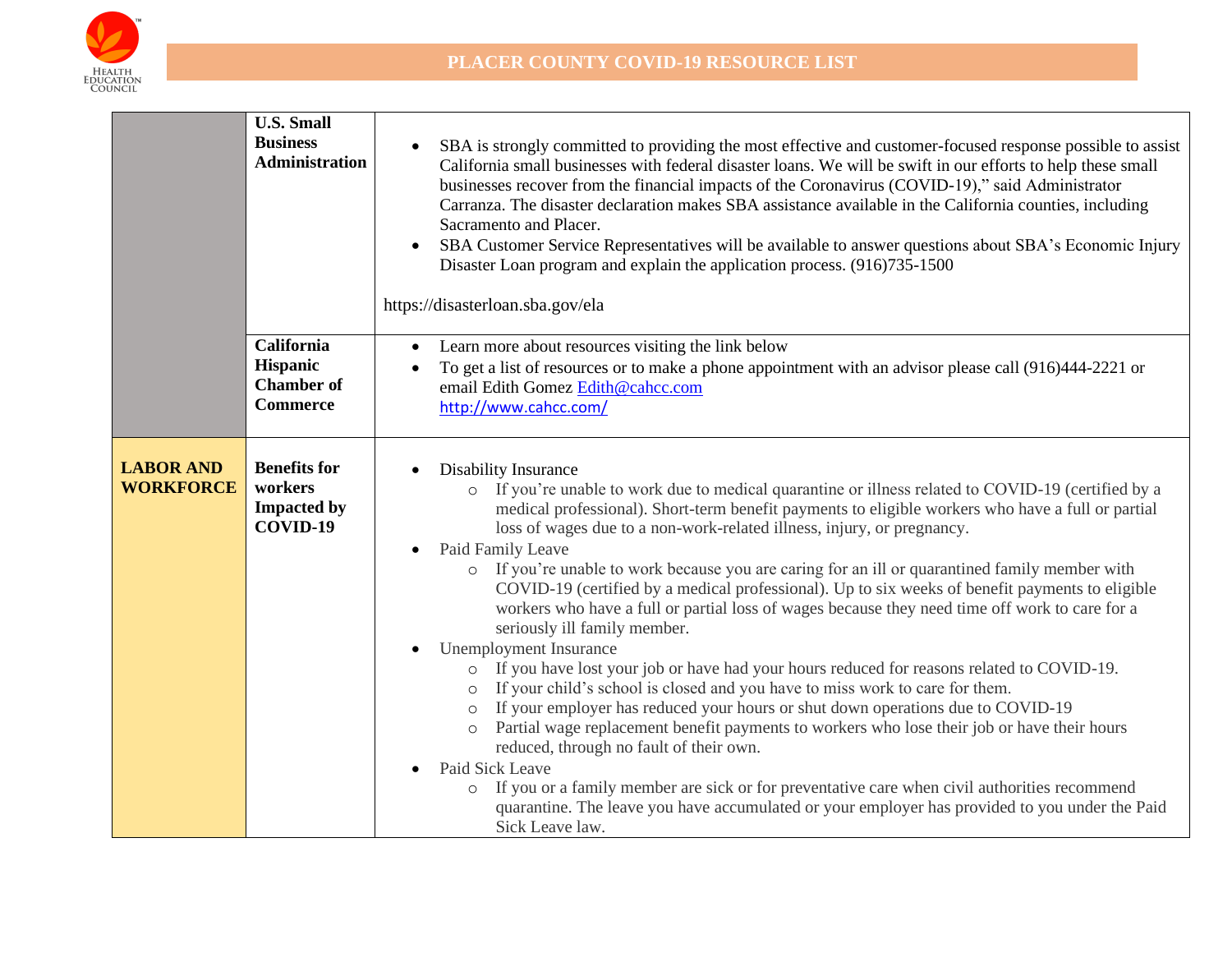

|                                                 |                                                                                        | Workers' Compensation<br>$\bullet$<br>If you are unable to do your usual job because you were exposed to and contracted COVID-19<br>during the regular course of your work, you may be eligible for workers' compensation benefits.<br>Benefits include temporary disability (TD) payments, which begin when your doctor says you can't<br>do your usual work for more than three days or you are hospitalized overnight. You may be entitled<br>to TD for up to 104 weeks. TD stops when either you return to work, your doctor releases you for<br>work, or your doctor says your illness has improved as much as it's going to.<br>https://www.labor.ca.gov/coronavirus2019/#chart<br>https://edd.ca.gov/about_edd/coronavirus-2019.htm |
|-------------------------------------------------|----------------------------------------------------------------------------------------|--------------------------------------------------------------------------------------------------------------------------------------------------------------------------------------------------------------------------------------------------------------------------------------------------------------------------------------------------------------------------------------------------------------------------------------------------------------------------------------------------------------------------------------------------------------------------------------------------------------------------------------------------------------------------------------------------------------------------------------------|
|                                                 | <b>Companies</b><br><b>Hiring Extra</b><br><b>Support</b><br><b>During</b><br>COVID-19 | Amazon<br>https://www.amazon.jobs/en<br>Raley's<br>$\bullet$<br>"If your income has been impacted due to current events or if you're looking for part-time work,<br>$\circ$<br>Raley's has opportunities for you to earn an income and serve our communities,"<br>https://www.linkedin.com/jobs/view/1775898104<br>Safeway<br>$\bullet$<br>https://www.albertsonscompanies.com/careers/safeway-careers.html<br>Costco<br>$\bullet$<br>https://cta.cadienttalent.com/index.jsp?locale=en_US&APPLICATIONNAME=CostcoNonReqExt<br>FoodMaxx, Lucky & Savemart Supermarkets<br>$\bullet$<br>https://www.savemart.com/foodmaxx-lucky-save-mart-now-hiring-response-covid-19-needs<br><b>CVS</b><br>$\bullet$<br>https://jobs.cvshealth.com/       |
| <b>OTHER</b><br><b>FINANCIAL</b><br><b>INFO</b> | <b>Tax Deadline</b><br>Info                                                            | The filing deadline for tax returns remains April 15, 2020. The IRS urges taxpayers who are owed a refund<br>to file as quickly as possible. For those who can't file by the April 15, 2020 deadline, the IRS reminds<br>individual taxpayers that everyone is eligible to request a six-month extension to file their return. See<br>Notice https://www.irs.gov/pub/irs-drop/n-20-17.pdf<br>This payment relief includes:<br>• Individuals: Income tax payment deadlines for individual returns, with a due date of April 15, 2020, are<br>being automatically extended until July 15, 2020, for up to \$1 million of their 2019 tax due. This payment relief                                                                             |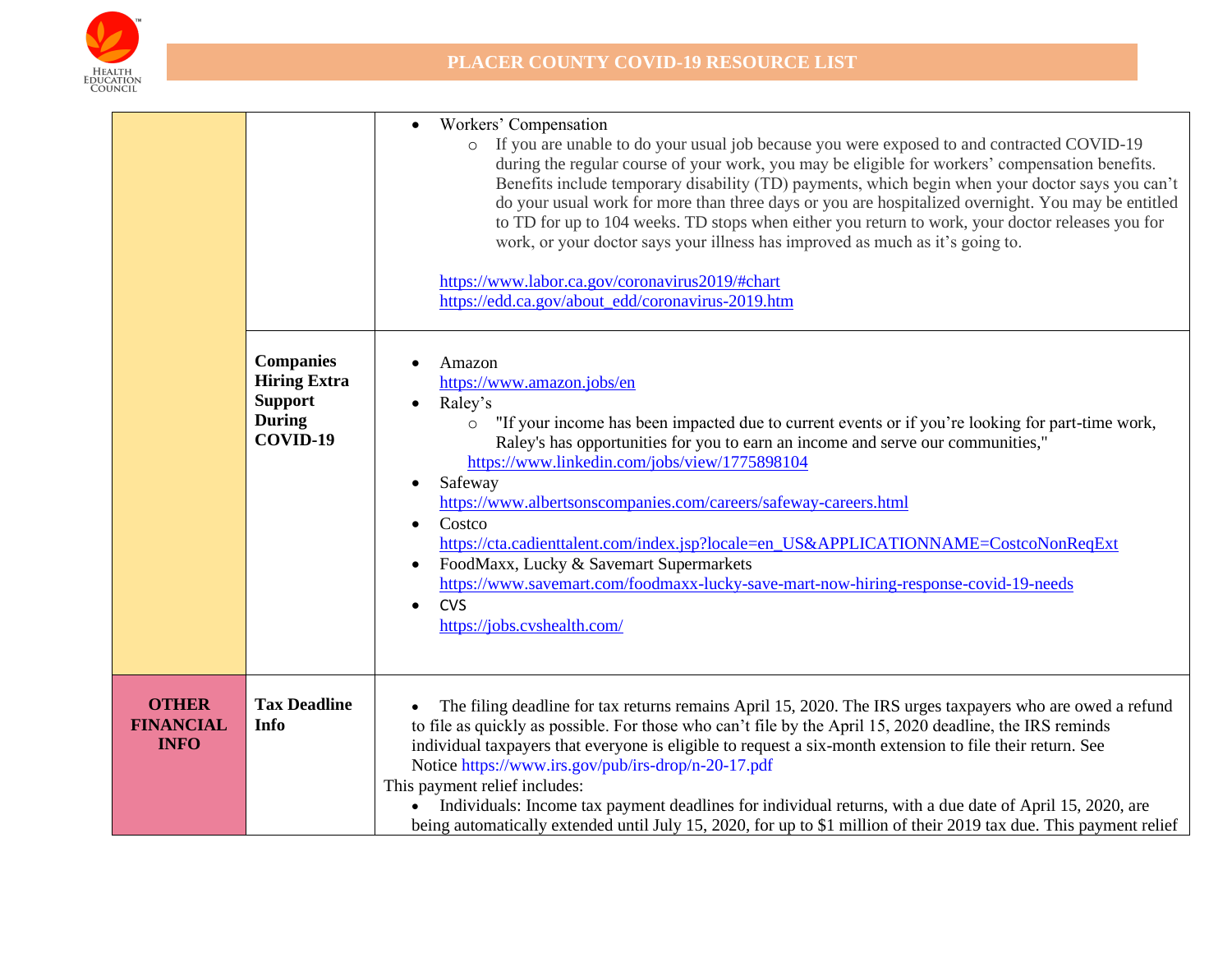

|                              |                                                           | applies to all individual returns, including self-employed individuals, and all entities other than C-Corporations,<br>such as trusts or estates. IRS will automatically provide this relief to taxpayers. Taxpayers do not need to file<br>any additional forms or call the IRS to qualify for this relief.<br>Corporations: For C Corporations, income tax payment deadlines are being automatically extended until<br>July 15, 2020, for up to \$10 million of their 2019 tax due.<br>This relief also includes estimated tax payments for tax year 2020 that are due on April 15, 2020. Penalties<br>and interest will begin to accrue on any remaining unpaid balances as of July 16, 2020. If you file your tax<br>return or request an extension of time to file by April 15, 2020, you will automatically avoid interest and<br>penalties on the taxes paid by July 15.<br>The IRS reminds individual taxpayers the easiest and fastest way to request a filing extension is to<br>electronically file Form 4868 through their tax professional, tax software or using the Free File link on IRS.gov.<br>Businesses must file Form 7004.<br>This relief only applies to federal income tax (including tax on self-employment income) payments<br>otherwise due April 15, 2020, not state tax payments or deposits or payments of any other type of federal tax.<br>Taxpayers also will need to file income tax returns in 42 states plus the District of Columbia. State filing and<br>payment deadlines vary and are not always the same as the federal filing deadline. The IRS urges taxpayers to<br>check with their state tax agencies for those details. More information |
|------------------------------|-----------------------------------------------------------|-----------------------------------------------------------------------------------------------------------------------------------------------------------------------------------------------------------------------------------------------------------------------------------------------------------------------------------------------------------------------------------------------------------------------------------------------------------------------------------------------------------------------------------------------------------------------------------------------------------------------------------------------------------------------------------------------------------------------------------------------------------------------------------------------------------------------------------------------------------------------------------------------------------------------------------------------------------------------------------------------------------------------------------------------------------------------------------------------------------------------------------------------------------------------------------------------------------------------------------------------------------------------------------------------------------------------------------------------------------------------------------------------------------------------------------------------------------------------------------------------------------------------------------------------------------------------------------------------------------------------------------------------------------------------------------------|
|                              |                                                           | https://www.placer.ca.gov/524/Free-tax-assistance-for-eligible-residen                                                                                                                                                                                                                                                                                                                                                                                                                                                                                                                                                                                                                                                                                                                                                                                                                                                                                                                                                                                                                                                                                                                                                                                                                                                                                                                                                                                                                                                                                                                                                                                                                  |
| <b>HEALTH</b><br><b>CARE</b> | <b>Extended</b><br><b>Covered CA</b><br><b>Enrollment</b> | Enrollment for Covered California has now been extended until April 13 <sup>th</sup> . People in need of coverage can<br>apply online or over the phone<br>https://www.coveredca.com/individuals-and-families/getting-covered/special-enrollment/<br>Call Sacramento Covered for Assistance: Monday-Friday (916)414-8333<br>https://www.sacramentocovered.org/                                                                                                                                                                                                                                                                                                                                                                                                                                                                                                                                                                                                                                                                                                                                                                                                                                                                                                                                                                                                                                                                                                                                                                                                                                                                                                                          |
|                              | WellSpace<br><b>Health</b>                                | If you are currently experiencing the following symptoms: fever, cough or trouble breathing and believe<br>you have been exposed to coronavirus and are concerned, please call to schedule an appointment before<br>walking into the clinic.<br>o Roseville Community Health Center (916)737-5555<br>Hours: M/T 8am-5pm, W-F 7am-5pm & Sat 9am-4pm<br>o Sierra Gardens Community Health Center (916)407-0340                                                                                                                                                                                                                                                                                                                                                                                                                                                                                                                                                                                                                                                                                                                                                                                                                                                                                                                                                                                                                                                                                                                                                                                                                                                                            |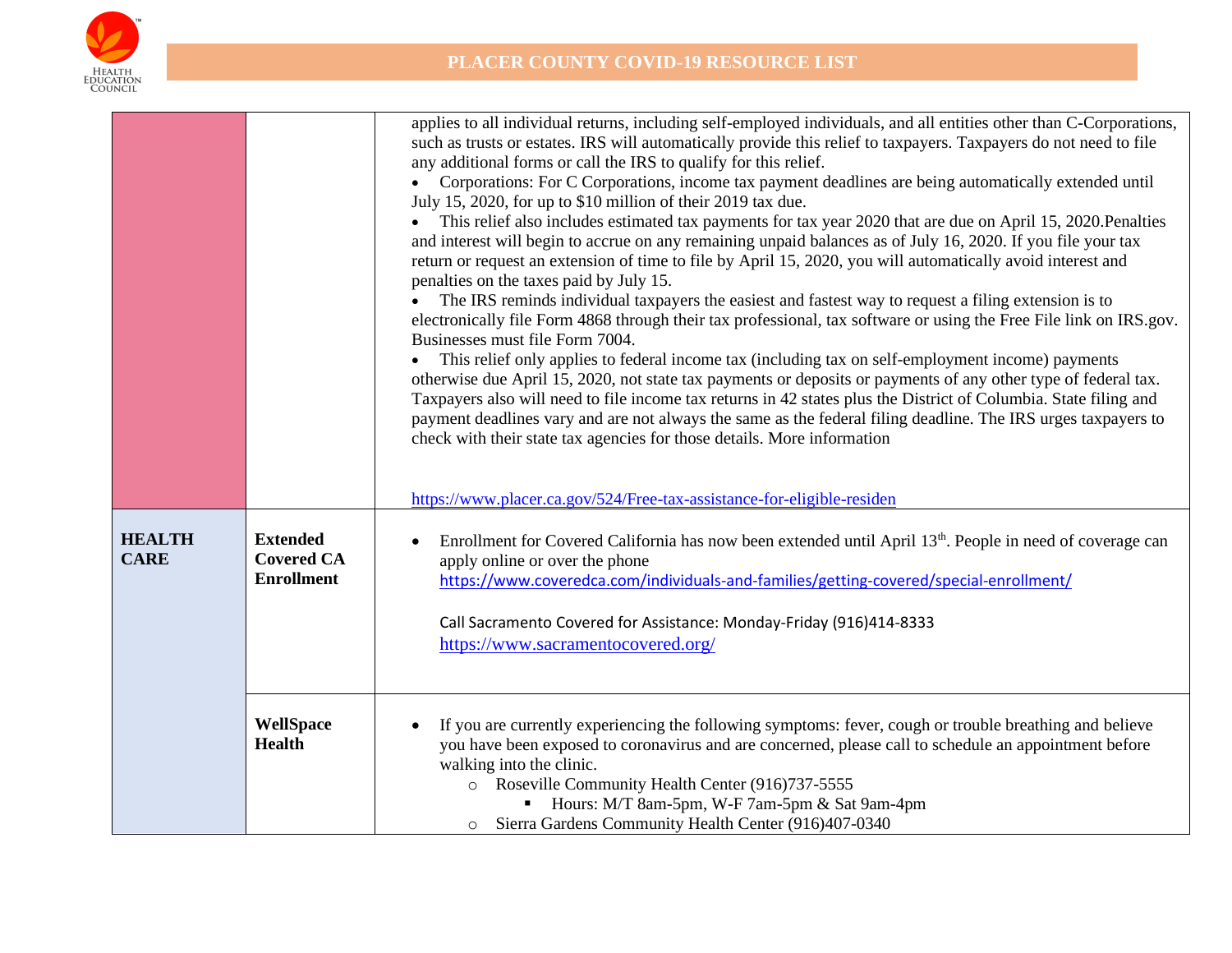

|                                                | Hours: M-F 8am-5pm<br>$\blacksquare$                                                                                                                                                                                                                                                                                                                                                                                                                                                                                                                        |
|------------------------------------------------|-------------------------------------------------------------------------------------------------------------------------------------------------------------------------------------------------------------------------------------------------------------------------------------------------------------------------------------------------------------------------------------------------------------------------------------------------------------------------------------------------------------------------------------------------------------|
|                                                | https://www.wellspacehealth.org/                                                                                                                                                                                                                                                                                                                                                                                                                                                                                                                            |
|                                                |                                                                                                                                                                                                                                                                                                                                                                                                                                                                                                                                                             |
| <b>Western Sierra</b><br><b>Medical Clinic</b> | If you are currently experiencing the following symptoms: fever, cough or trouble breathing and believe<br>you have been exposed to coronavirus and are concerned, please call to schedule an appointment before<br>walking into the clinic.<br>Grass Valley location (530)274-9762<br>$\circ$<br>Hours: M-F 7am-5pm<br>Urgent Care Hours: Mon-Sat 8am-4:30pm<br>Auburn location (530)537-3000<br>$\circ$<br>M-F 8am-5pm<br>$\blacksquare$<br>Kings Beach-Tahoe Location (530)584-9762<br>$\circ$<br>T/TH 8am-5pm<br>$\blacksquare$<br>https://wsmcmed.org/ |
| <b>Sutter Health</b>                           | Sutter Health recommends that if a patient believes they may have COVID-19 symtoms to please call their<br>$\bullet$<br>doctor or health care provider before visiting a care facility. If there is an emergency, call 911 or go to the<br>nearest hospital                                                                                                                                                                                                                                                                                                 |
|                                                | Roseville-Foothills Walk in Care in Roseville (800) 972-5547<br>$\circ$                                                                                                                                                                                                                                                                                                                                                                                                                                                                                     |
|                                                | Hours: Monday-Sunday 8am-8pm                                                                                                                                                                                                                                                                                                                                                                                                                                                                                                                                |
|                                                | Roseville Outreach Clinic (415) 600-1092<br>$\circ$                                                                                                                                                                                                                                                                                                                                                                                                                                                                                                         |
|                                                | Hours: Monday-Sunday 8am-5pm                                                                                                                                                                                                                                                                                                                                                                                                                                                                                                                                |
|                                                | Sutter Medical Plaza North Sunrise (916)865-1140<br>$\circ$                                                                                                                                                                                                                                                                                                                                                                                                                                                                                                 |
|                                                | Hours: M/TH: 7am-8pm & T/W/F 7am-5pm                                                                                                                                                                                                                                                                                                                                                                                                                                                                                                                        |
|                                                | Sutter Roseville Medical Center (916) 781-1000<br>$\circ$                                                                                                                                                                                                                                                                                                                                                                                                                                                                                                   |
|                                                | $\blacksquare$ Hours: 24/7                                                                                                                                                                                                                                                                                                                                                                                                                                                                                                                                  |
|                                                | West Roseville Care Center (916) 910-2300<br>$\circ$                                                                                                                                                                                                                                                                                                                                                                                                                                                                                                        |
|                                                | Hours: M,W,TH,F 6:30am-6pm T 6:30am-7pm & Sat 7am-12pm                                                                                                                                                                                                                                                                                                                                                                                                                                                                                                      |
|                                                | Sutter Medical Plaza Care Center in Roseville (916)773-8711<br>$\circ$                                                                                                                                                                                                                                                                                                                                                                                                                                                                                      |
|                                                | Hours: M/W 8am-5pm; T/TH 7am-5:30pm & F 7am-4:30pm<br>Sutter Roseville Urgent Care (916)865-1400                                                                                                                                                                                                                                                                                                                                                                                                                                                            |
|                                                | $\circ$<br>M-F 9am-8:30pm & Sat-Sun 9am-8:30pm                                                                                                                                                                                                                                                                                                                                                                                                                                                                                                              |
|                                                | Roseville-Pleasant Grove Walk in Care in Roseville(800) 972-5547<br>$\circ$                                                                                                                                                                                                                                                                                                                                                                                                                                                                                 |
|                                                | Hours: Monday-Sunday 8am-8pm                                                                                                                                                                                                                                                                                                                                                                                                                                                                                                                                |
|                                                | o Sutter Medical Plaza Rocklin (916) 865-1000                                                                                                                                                                                                                                                                                                                                                                                                                                                                                                               |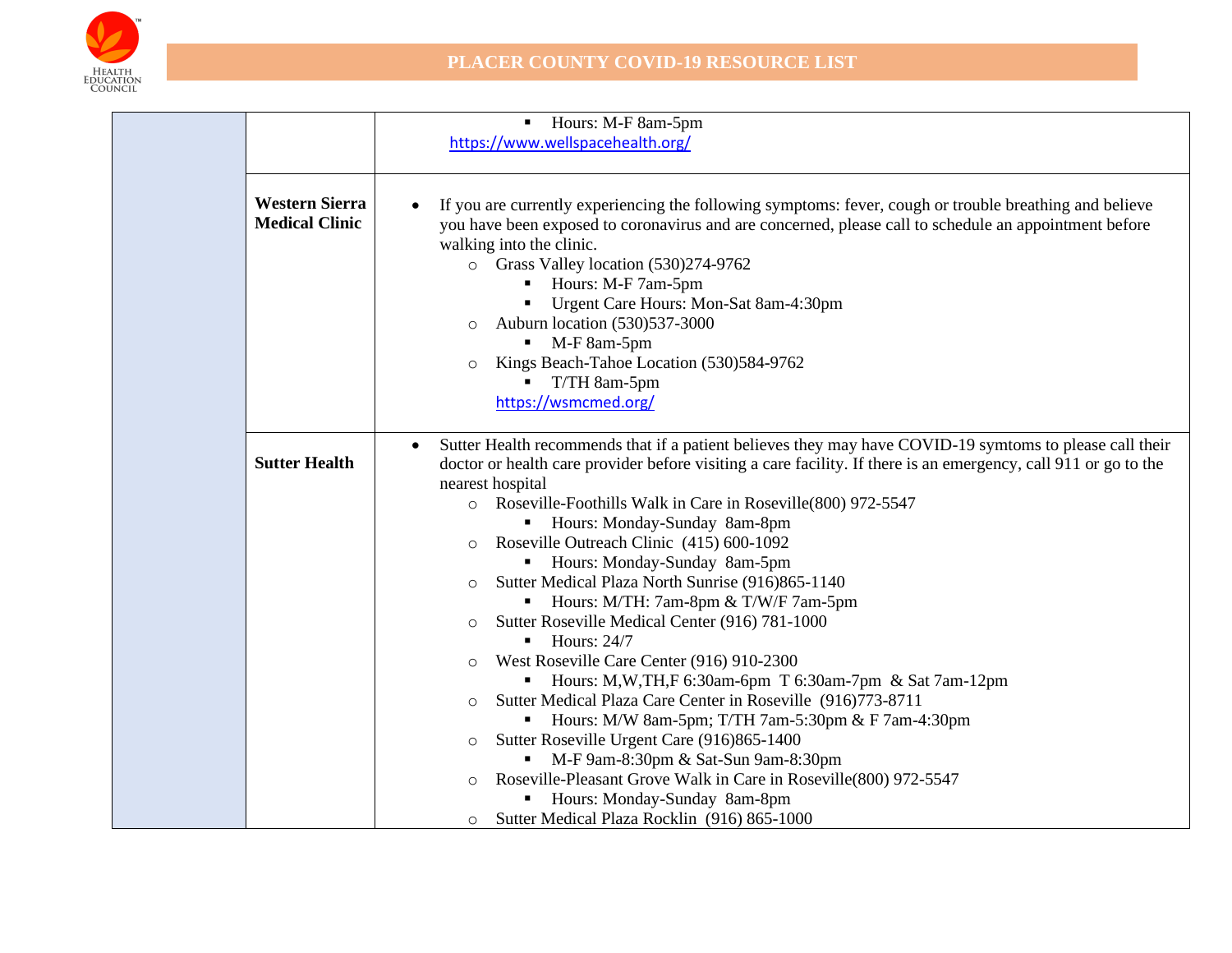

|                                    | Hours: M-F 7am-5pm                                                                                                                                                                                                                                                                                                                                                                                                                                                                                                                                                                                                                          |
|------------------------------------|---------------------------------------------------------------------------------------------------------------------------------------------------------------------------------------------------------------------------------------------------------------------------------------------------------------------------------------------------------------------------------------------------------------------------------------------------------------------------------------------------------------------------------------------------------------------------------------------------------------------------------------------|
|                                    | Sutter Health Medical Foundation in Lincoln (916) 408-5915<br>$\circ$                                                                                                                                                                                                                                                                                                                                                                                                                                                                                                                                                                       |
|                                    | $\blacksquare$ M-F 7am-5:30pm                                                                                                                                                                                                                                                                                                                                                                                                                                                                                                                                                                                                               |
|                                    | Sutter Auburn Faith Hospital (530)888-4500<br>$\circ$                                                                                                                                                                                                                                                                                                                                                                                                                                                                                                                                                                                       |
|                                    | $\blacksquare$ Hours: 24/7                                                                                                                                                                                                                                                                                                                                                                                                                                                                                                                                                                                                                  |
|                                    | Sutter Health Urgent Care in Auburn (530)889-7470<br>$\circ$                                                                                                                                                                                                                                                                                                                                                                                                                                                                                                                                                                                |
|                                    | $\blacksquare$ M-F 1pm-8:30pm & Sat-Sun 10am-5:30pm                                                                                                                                                                                                                                                                                                                                                                                                                                                                                                                                                                                         |
|                                    | https://www.sutterhealth.org/for-patients/health-alerts/2019-novel-coronavirus                                                                                                                                                                                                                                                                                                                                                                                                                                                                                                                                                              |
| <b>Kaiser</b><br><b>Permanente</b> | Kaiser is prepared to test patients for COVID-19 if testing is necessary, per the Centers for Disease Control<br>$\bullet$<br>and Prevention and public health agency criteria. If you are concerned that you or a family member are<br>exhibiting symptoms of COVID-19, please contact us first before coming in, as you need a referral and<br>appointment to get tested.                                                                                                                                                                                                                                                                 |
|                                    | As a Kaiser Permanente member, you won't have to pay for costs related to COVID-19 screening or testing<br>if referred by a Kaiser Permanente doctor. If you're diagnosed with COVID-19, additional services,<br>including hospital admission (if applicable), will be covered according to your plan details.<br>Kaiser Permanente Sierra in Roseville (916)784-4050<br>$\circ$<br>Hours: M-F 9:30am-5pm<br>Kaiser Permanente Roseville Medical Center (916)784-4000<br>$\circ$<br>Offices Hours: M-F 9:30am-4:30pm<br>Emergency Room: 24/7<br>Kaiser Permanente Lincoln Offices (916)543-5153<br>$\circ$<br>$\blacksquare$ M-F 8:30am-5pm |
|                                    | https://healthy.kaiserpermanente.org/northern-california/health-wellness/coronavirus-information                                                                                                                                                                                                                                                                                                                                                                                                                                                                                                                                            |
| Chapa de<br><b>Indian Health</b>   | If you are experiencing respiratory symptoms like cough, fever, or shortness of breath,` or other flu-like<br>symptoms, please call ahead for an appointment.                                                                                                                                                                                                                                                                                                                                                                                                                                                                               |
|                                    | Patients are screened for symptoms and COVID-19 exposure when they call to schedule an appointment.<br>$\bullet$                                                                                                                                                                                                                                                                                                                                                                                                                                                                                                                            |
|                                    | All patients and visitors to our health centers are also screened at the door once they arrive at our health<br>$\bullet$                                                                                                                                                                                                                                                                                                                                                                                                                                                                                                                   |
|                                    | centers.                                                                                                                                                                                                                                                                                                                                                                                                                                                                                                                                                                                                                                    |
|                                    | Patients with symptoms that may be related to COVID-19 are not turned away – we simply ask you to wait<br>in your vehicle and to follow special instructions to help prevent spreading illness to others                                                                                                                                                                                                                                                                                                                                                                                                                                    |
|                                    | Auburn Clinic (530) 887-2800<br>$\circ$                                                                                                                                                                                                                                                                                                                                                                                                                                                                                                                                                                                                     |
|                                    | Hours: M-F 8am-5pm                                                                                                                                                                                                                                                                                                                                                                                                                                                                                                                                                                                                                          |
|                                    | Grass Valley Clinic (530) 477-8545<br>$\circ$                                                                                                                                                                                                                                                                                                                                                                                                                                                                                                                                                                                               |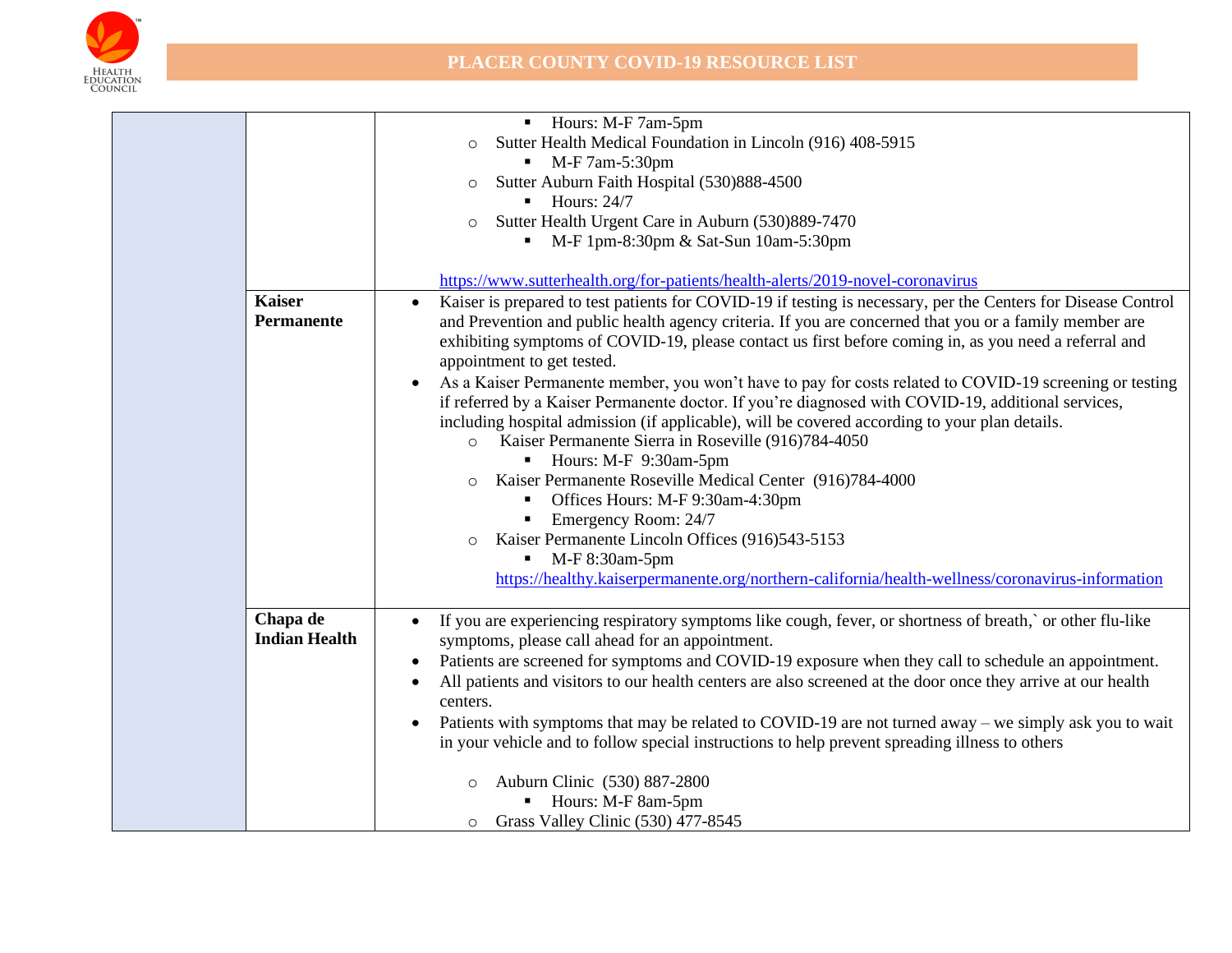

|                                    |                                                                                              | Hours: M-F 8am-5pm<br>$\blacksquare$                                                                                                                                                                                                                                                                                                                                                                                                                                                                                                                                                                                                                                  |
|------------------------------------|----------------------------------------------------------------------------------------------|-----------------------------------------------------------------------------------------------------------------------------------------------------------------------------------------------------------------------------------------------------------------------------------------------------------------------------------------------------------------------------------------------------------------------------------------------------------------------------------------------------------------------------------------------------------------------------------------------------------------------------------------------------------------------|
|                                    |                                                                                              | https://chapa-de.org/auburn-health-clinic/covid-19-blog/                                                                                                                                                                                                                                                                                                                                                                                                                                                                                                                                                                                                              |
|                                    | <b>UC</b> Davis<br><b>Health</b>                                                             | UC Davis Medical Center in Sacramento and UC Davis Health clinics across Northern California remain<br>$\bullet$<br>open and are serving patients. Our teams are trained and equipped to treat patients with symptoms of novel<br>coronavirus, as well as any other patients with potentially contagious diseases. Connect with your medical<br>office for phone or video consultations with a medical professional.<br>o Roseville Office (916)783-7109<br>Hours: M-F 8am-5pm<br>Rocklin Office (916) 295-5700<br>$\circ$<br>Hours: M-F 8am-5pm<br>Auburn Office (530)885-5618<br>$\circ$<br>Hours: M-F 8am-5pm<br>https://health.ucdavis.edu/coronavirus/index.html |
| <b>BEHAVIORAL</b><br><b>HEALTH</b> | <b>Placer County</b><br><b>Mental Health</b><br><b>Services</b>                              | 3091 County Center Dr. #290 Auburn, CA 95603<br>Phone: 530-886-1870 y 855-729-0340<br>https://www.placer.ca.gov/departments/hhs/adult                                                                                                                                                                                                                                                                                                                                                                                                                                                                                                                                 |
|                                    | <b>Placer County</b><br><b>Mental Health</b><br>Walk-In<br><b>Screening</b><br><b>Clinic</b> | Roseville Office: 101 Cirby Hills Drive Roseville, CA<br>(Tuesdays from 1 to 2pm AND Thursday from 9 to 10am)<br>Auburn Office: 11512 B Avenue Auburn, CA<br>(Wednesday from 9 am to 10am)<br>*** Medi-Cal card needed, proof of address if individual has insurance in another county or proof of income if<br>uninsured ***                                                                                                                                                                                                                                                                                                                                         |
|                                    | Hope<br>Counseling<br><b>Center</b>                                                          | 1528 Eureka Rd. Suite 101 Roseville, CA 95661<br>Phone: 916-780-1059<br>https://www.hope-counselingcenter.org/<br>*** They do not take medical insurances, cost of service is based on income.***                                                                                                                                                                                                                                                                                                                                                                                                                                                                     |